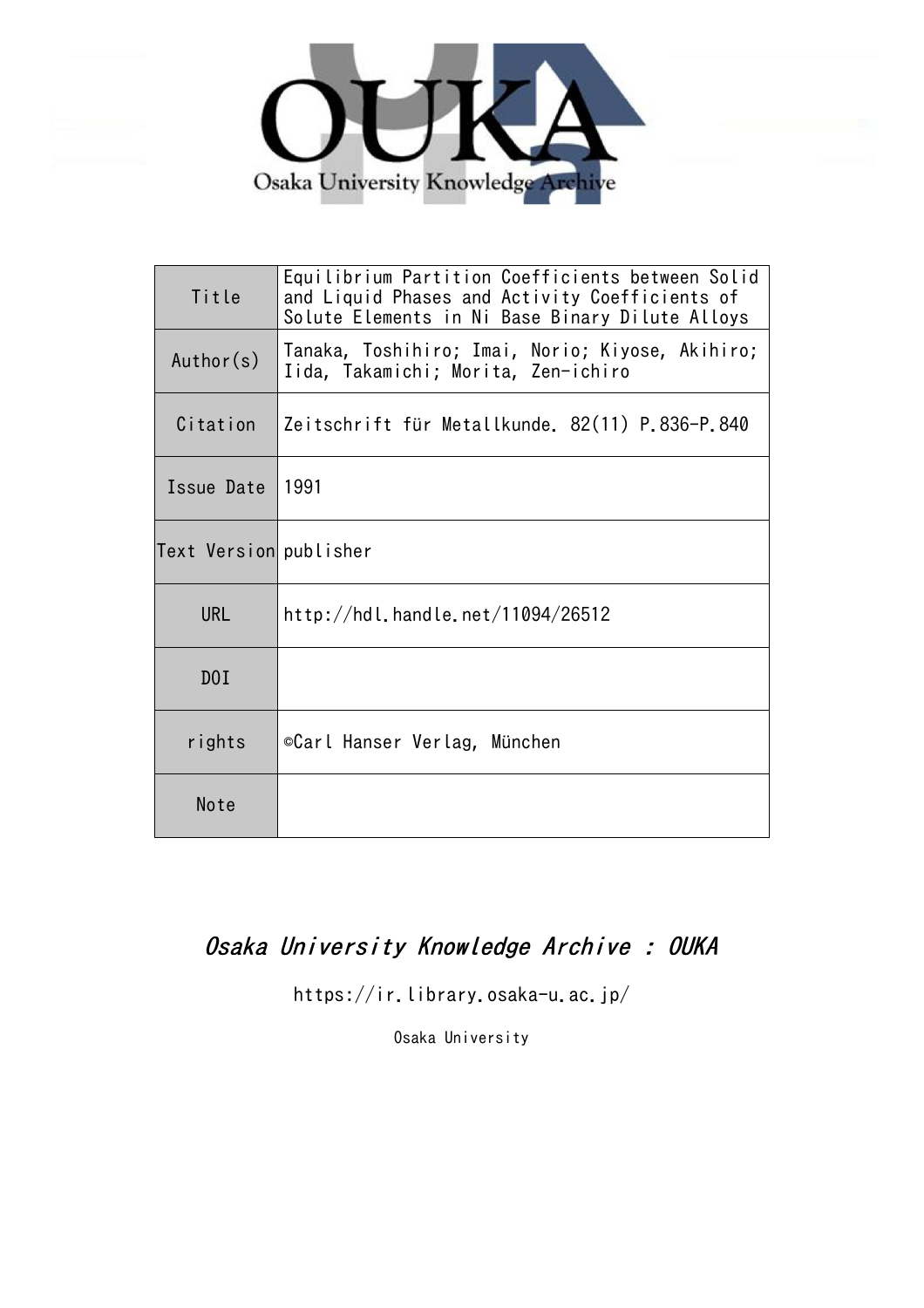# Equilibrium Partition Coefficients between Solid and Liquid Phases and Activity Coefficients of Solute Elements in Ni Base Binary Dilute Alloys

## Toshihiro Tanaka\*, Norio lmai\*\*, Akihito Kiyose\*\*, Takamichi lida\*, and Zen-ichiro Morita\*

(\*Dep. of Materials Science and Processing, Faculty of Engineering, Osaka University, 2-1 Yamadaoka, Suita, Osaka, <sup>565</sup> Japan, and \*\* Graduate School of Osaka University)

The equilibrium partition coefficients  $k_0^x$  between solid and liquid phases of various solute elements were measured in Ni base binary dilute alloys and the activity coefficients of those elements in both solid and liquid phases of Ni base dilute alloys at the melting point of pure Ni were calculated from a thermodynamic solution model with the values of  $k_{\alpha}^x$ .

## Gleichgewichtsverteilungskoeffizient zwischen fester und flüssiger Phase und Aktivitätskoeffizient der gelösten Elemente in verdünnten binären Ni-Basis-Legierungen

Der Gleichgewichtsverteilungskoeffizient k $\delta$ zwischen fester und flüssiger Phase verschiedener gelöster Elemente in Ni wurde gemessen. Dazu wurden mit der Mikrosonde die Konzentrationen in einer Probe bestimmt, die längere Zeit in einem schwachen Temperaturgradienten so geglüht wurde, daß sich eine stationäre Grenzfläche fest - flüssig bildete und dann abgeschreckt wurde. Die Aktivitätskoeffizienten dieser Elemente in verdünnten flüssigen und festen Ni-Basislegierungen beim Ni-Schmelzpunkt wurden aus den gemessenen  $k_0^x$ nach einem thermodynamischen Lösungsmodell berechnet.

#### 1 Introduction

Various thermodynamic values are needed for an investigation of some refining processes for highly pure Ni. For example, the equilibrium partition coefficients between solid and liquid phases  $k_{0}^{x}$ , which is defined as the ratio of the equilibrium concentration of an solute element X in solid phase to that in liquid phase, of various solute elements are indispensable to analyse a concentration profile in the specimen when a zone-melting technique is applied for refinig Ni. In addition, the information on activity coefficients  $y_x^{\sigma}$  of solute elements in Ni base infinitely dilute alloys is also quite significant to investigate the refining of Ni. The value of  $y_x^{\circ}$  as well as the vapour pressure of element X is considered as an important factor controlling evaporation of it from the Ni solvent. Further, the values of  $y_x^{\circ}$  give us some suggestions on the solubility limit of oxygen in Ni base dilute alloys when an oxide of element X coexists. The information on  $k_0^x$  and  $y_x^0$  in Ni base dilute alloys, however, has not been obtained systematically so far.

The purpose of this work is to measure the equilibrium partition coefficients  $k_0^x$  of various elements between the  $y$ phase and liquid in Ni base binary dilute alloys and also to obtain the values of activity coefficients of those elements in both the liquid and solid phases of those alloys on the basis of the above measured  $k_0^x$  and a thermodynamic model derived recently by the authors<sup>1</sup>)<sup>2</sup>)<sup>3</sup>).

#### 2 Measurement of Equilibrium Partition Coefficients of Solute Elements

A stationary interface method developed by Umeda et al.4)5), was applied for the determination of the equilibrium partition coefficients  $k_{o}^{x}$  of solute element X in Ni base binary dilute alloys. In the case of a small temperature difference between solidus and liquidus of the alloy, the plain interface between solid and liquid phases can be obtained by means of this method in a rod specimen which is set in <sup>a</sup> furnace with a small temperature gradient along the specimen. This method is useful for the measurement of  $k^{\circ}$  in dilute alloys because it is quite difficult to keep the temperature of the specimen within the region of coexistence of liquid and solid.

The composition of the specimens used for the measurement are given in Table 1. Figure 1 shows the experimental



Fig. 1. Experimental apparatus for quenching specimens.

A. Kiyose presently with Nippon Steel Co., Kimitsu, Chiba, Japan.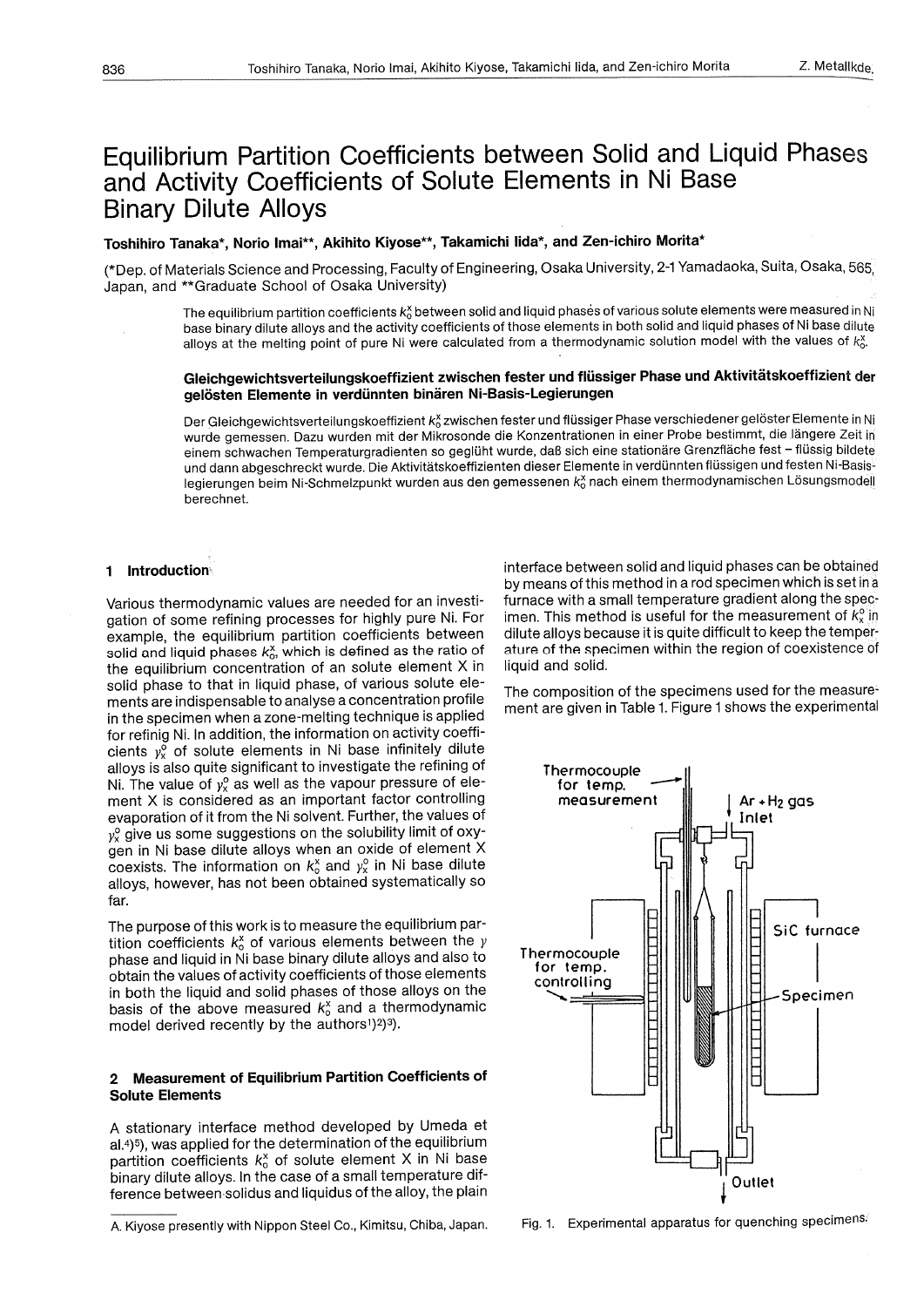Table **1.** Chemical compositions of Ni base binary alloys used for the measurement of  $k_0^x$ .

**Table 2.** Experimental results of  $k_0^x$  of solute elements in Ni base binary alloys.

| $\sim$ $\sim$ $\sim$ $\sim$ $\sim$ $\sim$<br>Solute | Concentration<br>$(at.\%)$ |  |  |
|-----------------------------------------------------|----------------------------|--|--|
| ∤Cu                                                 | 1.0                        |  |  |
| ≀Ge                                                 | 1.0                        |  |  |
| -ln                                                 | 1.5                        |  |  |
| Mo                                                  | 1.0                        |  |  |
| ⊹Nb                                                 | 0.91                       |  |  |
| ۱P                                                  | 5.6                        |  |  |
| sb                                                  | 1.4                        |  |  |
| Si                                                  | 1.1                        |  |  |
| .Sn                                                 | 1.0                        |  |  |
| Га                                                  | 1.1                        |  |  |
| ां                                                  | 1.2                        |  |  |
| N                                                   | 1.1                        |  |  |

| Solute | κô   |  |
|--------|------|--|
| Cu     | 0.78 |  |
| Ge     | 0.56 |  |
| In     | 0.12 |  |
| Mo     | 1.00 |  |
| Nb     | 0.39 |  |
| Ρ      | 0.06 |  |
| Sb     | 0.16 |  |
| Si     | 0.62 |  |
| Sn     | 0.18 |  |
| Ta     | 0.79 |  |
| Ti     | 0.70 |  |
| V      | 1.00 |  |



Fig. 2. Comparison of the equilibrium partition coefficients,  $k_0^x$ , in Ni alloys with those in Fe alloys.

apparatus. An alumina cell containing the specimen 120 mm long was set in the furnace having a small temperature gradient as shown in Fig. 1. After the temperature gradient was controlled so as to melt only the upper part of the rod specimen, it was held for a given time. Then, the specimen in the alumina cell was quenched into a water bath to fix the solid-liquid interface. From preliminary experiments it was confirmed that the plain solid-liquid interface could be obtained after being held at that temperature for 3 h. After the specimen being cut and polished, the concentrations of the solute elements in the

y phase and the quenched liquid parts near the solid-liquid interface were measured by electron probe micro analysis to determine  $k_x^0$  following the definition in Eq. (1).

$$
k_x^{\circ} = N_x^{\text{Solid}} / N_x^{\text{liquid}}
$$
 (1)

where  $N_{\rm v}^{\rm Solld}$  and  $N_{\rm v}^{\rm Liquid}$  are the concentrations of solute  ${\rm X}$ in solid  $y$  and liquid, respectively.

The conditions adopted for the measurement by the electron probe micro analyser were described in details in the previous reports<sup>6</sup>)<sup>7</sup>).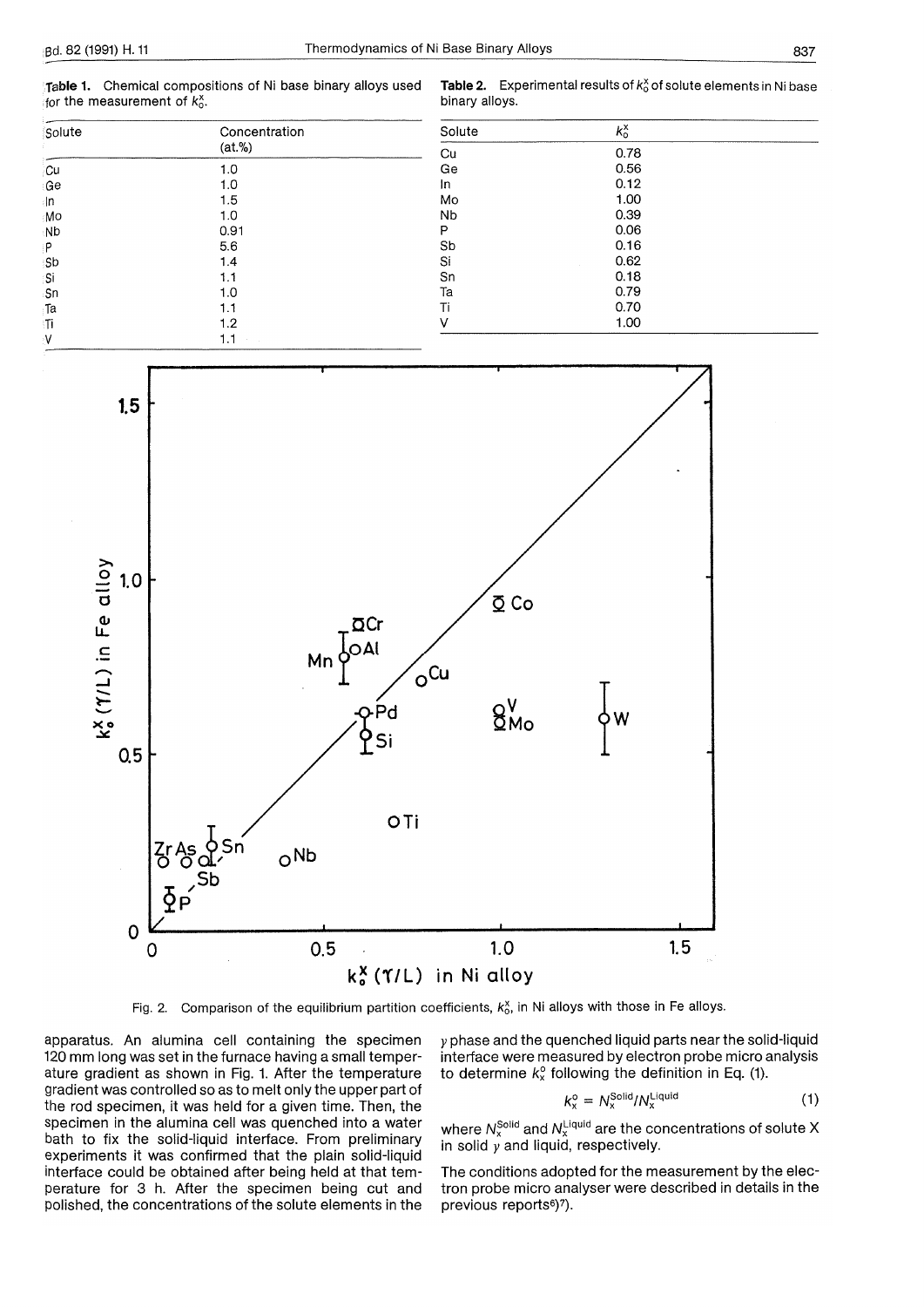#### 3.1 Equilibrium Partition Coefficients of Solute Elements

Table 2 shows the measured values of the equilibrium partition coefficients  $k_{y}^{\circ}$  of the solute elements in Ni base binary alloys. The comparison of  $k_{x}^{\circ}$  in Ni alloys with those between the  $y$  and the liquid phase in Fe alloys is shown in Table 3 and Fig. 2. In these table and figure, the values of  $k_{x}^{0}$ in Ni alloys except the measured  $k_x^{\circ}$  in this work are also included. These values are not always accurate because they were determined from the tangents on liquidus and solidus line at the melting point of pure Ni in those binary phase diagrams<sup>8</sup>). The values of  $k_x^{\circ}$  in Fe alloys were quoted from the compilation<sup>9</sup>). As shown in Fig. 2, most of  $k_{r}^{0}$  in Ni base binary alloys are greater than those in iron alloys. This seems to correspond to the difference of the maximum solubility of the solute elements in the  $y$  phases of Ni and Fe alloys shown in Fig. 3, which were obtained from the phase diagrams<sup>8</sup>)<sup>10</sup>).

#### 3.2 Activity Coefficients of Solute Elements

Some of the authors<sup>1</sup>)<sup>2</sup>)<sup>3</sup>) have proposed a thermodynamic solution model to predict a partial excess entropy  $\vec{A} \cdot \vec{S}^{Ex,Liq}_{x}$ a partial excess Gibbs energy  $\sqrt{G_{x}^{Ex,Liq}}$  and activity coefficient  $y_{\alpha}^{o,\text{Liq}}$  of solute element X in infinite dilution of liquid alloys by using a partial enthalpy of mixing  $\Delta \overline{H}_x^{\text{M1X,Liq}}$ obtained by Miedema's semi-empirical method<sup>11</sup>). This model can evaluate the value of non-configurational excess entropy and can also explain the temperature dependence of the relationship between  $\Delta H_{\rm x}^{\rm MIX,Liq}$  and  $\overline{A}\overline{S}_{x}^{Ex,Liq}$  in liquid binary alloys. Since the derivation of the model has been described in details in the previous works<sup>1</sup>)<sup>2</sup>), only the final equations are shown here.

$$
\begin{aligned} \n\varDelta \overline{G}_{x}^{\text{Ex,Liq}} &= RT \ln y_{x}^{\text{o,Liq}} \\ \n&= \varDelta \overline{H}_{x}^{\text{MIX,Liq}} - T \varDelta \overline{S}_{x}^{\text{Ex,Liq}} \n\end{aligned} \tag{2}
$$

**Table** 3. Equilibrium partition coefficients between liquid and *<sup>v</sup>* phases of various elements in Ni and Fe base binary alloys.

| Solute | $k_{o}^{x}$ in Ni | $\kappa_0^x$ in Fe <sup>c</sup> )<br>्र |
|--------|-------------------|-----------------------------------------|
| Al     | $0.59a$ )         | 0.80                                    |
| As     | 0.11 <sup>a</sup> | 0.20                                    |
| Co     | 1.00 <sup>a</sup> | $0.91 - 0.95$                           |
| Сr     | 0.60 <sup>a</sup> | $0.85 - 0.88$                           |
| Cu     | 0.78 <sup>b</sup> | $0.70 \sim 0.72$                        |
| Mn     | 0.56 <sup>a</sup> | $0.70 - 0.85$                           |
| Mo     | 1.00 <sup>b</sup> | $0.57 - 0.61$                           |
| Nb     | 0.39 <sup>b</sup> | 0.20                                    |
| P      | 0.06 <sup>b</sup> | $0.06 - 0.13$                           |
| Pd     | $0.62^{\text{a}}$ | 0.62                                    |
| Sb     | $0.16^{b}$        | 0.20                                    |
| Si     | $0.62^{b}$        | $0.50 \sim 0.61$                        |
| Sn     | $0.18^{b}$        | $0.19 - 0.3$                            |
| Ti     | $0.70^{b}$        | $0.30 \sim 0.32$                        |
| V      | 1.00 <sup>b</sup> | $0.62 - 0.63$                           |
| W      | $1.30a$ )         | $0.50 \sim 0.70$                        |
| Zr     | $0.04^{\rm a}$    | 0.20                                    |

<sup>a</sup>) Data from Ref.  $8$ ,  $b$ ) present work and  $c$ ) data from Ref.  $9$ .

$$
\Delta \overline{H}_{\mathsf{x}}^{\mathsf{MIX},\mathsf{Liq}} = \Omega_{\mathsf{Ni}\text{-}\mathsf{x}} \tag{3}
$$

$$
\begin{aligned} \nA \overline{S}_{x}^{\text{Ex,Liq}} &= 3/2 \cdot R \cdot \left[ (L_{\text{Ni}} - L_{\text{x}})^2 / (L_{\text{Ni}} L_{\text{x}}) \right. \\ \n&\quad + \left\{ 4U_{\text{Ni}} U_{\text{x}} - 2\Omega_{\text{Ni-x}} (U_{\text{Ni}} + U_{\text{x}}) - (U_{\text{Ni}} + U_{\text{x}})^2 \right\} \\ \n&\quad / (2U_{\text{Ni}} U_{\text{x}}) \right] \n\end{aligned} \tag{4}
$$

$$
L_i = 1/2(2^{1/2}V_i/N_o)^{1/3} \qquad (i = \text{Ni or X})
$$
 (5)

$$
U_i = -685.3 \cdot \beta_i^2 \cdot T_{m,i} / J \cdot mol^{-1} (i = Ni \text{ or } X)
$$
 (6)

where *R* gas constant = 8.3144 J  $\cdot$  mol<sup>-1</sup>  $\cdot$  K<sup>-1</sup>, *T* temperature/K,  $\overline{Q}_{Ni-X}$  exchange energy/J · mol<sup>-1</sup>, V<sub>i</sub> molar volume of pure element i/cm<sup>3</sup> · mol<sup>-1</sup> ( $i =$  Ni or X),  $N_0$  Avogadro's number,  $T_{m,i}$  melting point of pure element *i*/K ( $i =$  Ni or X) and  $\beta_i$  Coefficient of pure element *i* to transform a frequency of an atom in solid state into that in liquid state at



Fig. 3. Comparison of the maximum solubilities of various elements in *y* phase of Ni alloys with those of Fe alloys.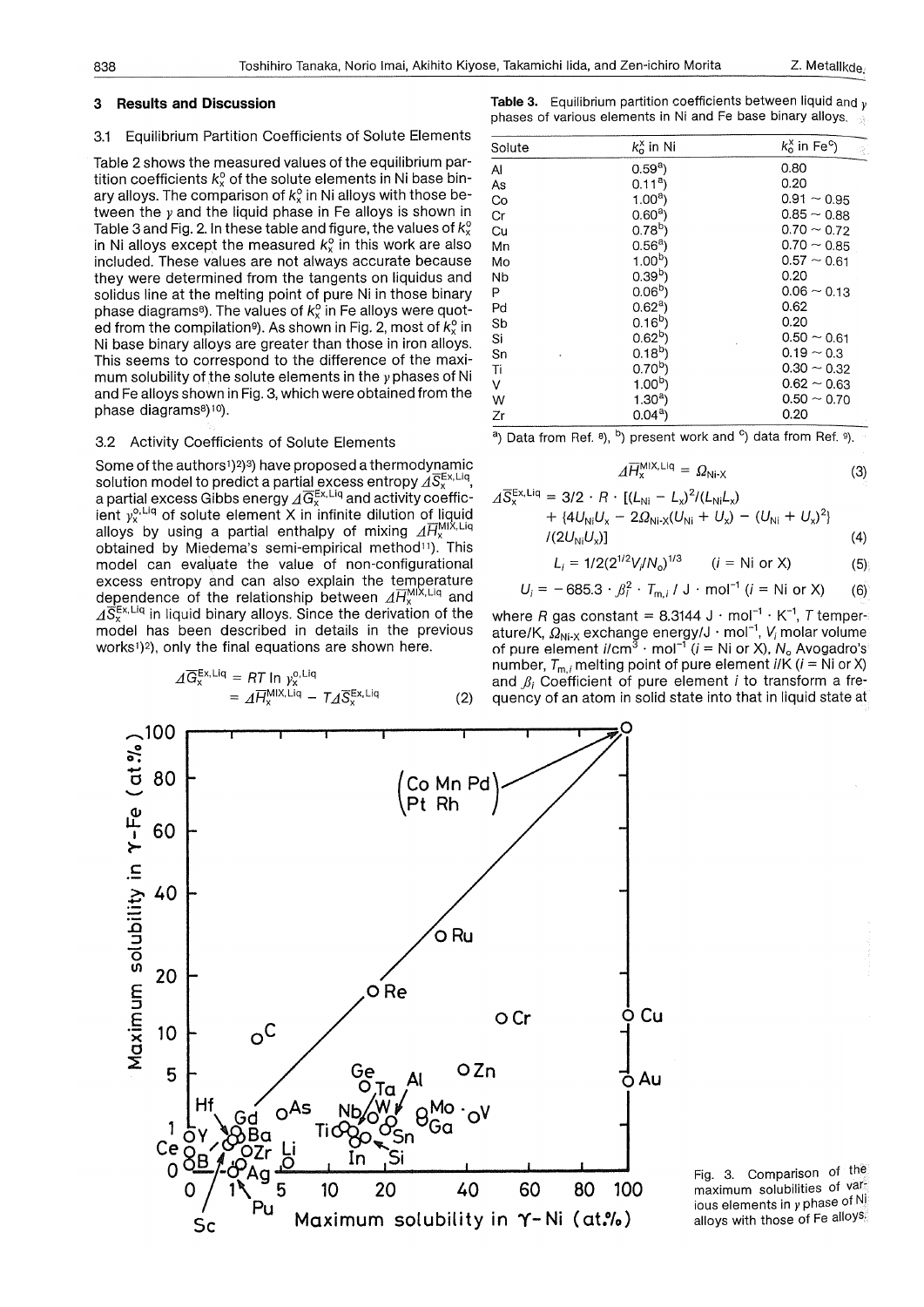| Solute               | $\widehat{\mathcal{AH}}^{\mathsf{MIX},\mathsf{Liq}}_{\mathsf{Y}}$ | $T_{m,i}$ | $V_i$                   | $\beta_i$ | $\Lambda$ S <sub>x</sub> Ex, Liq  | $\Delta \overline{G}_{x}^{Ex, Liq}$ | $y_{x}^{o,Liq}$       |
|----------------------|-------------------------------------------------------------------|-----------|-------------------------|-----------|-----------------------------------|-------------------------------------|-----------------------|
|                      | $(kJ \cdot mol^{-1})$                                             | (K)       | $(cm^3 \cdot mol^{-1})$ |           | $(J \cdot K^{-1} \cdot mol^{-1})$ | $(kJ \cdot mol^{-1})$               |                       |
| Āl                   | $-96$                                                             | 933       | 9.99                    | 0.52      | $-12.3$                           | $-74.7$                             | $.5.5 \times 10^{-3}$ |
| <b>Co</b>            | $-1$                                                              | 1765      | 6.69                    | 0.48      | $-0.1$                            | $-0.8$                              | 0.95                  |
| Cr                   | $-27$                                                             | 2178      | 7.23                    | 0.50      | $-3.0$                            | $-21.9$                             | 0.22                  |
| <b>Cu</b>            | 14                                                                | 1356      | 7.12                    | 0.46      | 1.1                               | 12.2                                | 2.3                   |
| Ge                   | $-51$                                                             | 1232      | 9.87                    | 0.50      | $-5.5$                            | $-41.5$                             | 0.056                 |
| Jn.                  | 8                                                                 | 430       | 15.74                   | 0.68      | $-0.6$                            | 9.0                                 | 1.87                  |
| Mn                   | $-33$                                                             | 1517      | 7.35                    | 0.50      | $-3.1$                            | $-27.6$                             | 0.15                  |
| Mo                   | $-32$                                                             | 2895      | 9.39                    | 0.50      | $-4.8$                            | $-23.7$                             | 0.19                  |
| <b>N<sub>D</sub></b> | $-135$                                                            | 2740      | 10.81                   | 0.50      | $-11.9$                           | $-114.5$                            | $3.5 \times 10^{-4}$  |
| Ni                   |                                                                   | 1728      | 6.60                    | 0.47      |                                   |                                     |                       |
| Pd                   | 0                                                                 | 1828      | 8.89                    | 0.50      | $-0.1$                            | 0.1                                 | 1.01                  |
| <b>Sb</b>            | $-7$                                                              | 904       | 16.96                   | 0.40      | $-6.3$                            | 3.9                                 | 1.31                  |
| Si                   | $-98$                                                             | 1687      | 8.61                    | 0.38      | $-13.2$                           | $-75.2$                             | $5.3 \times 10^{-3}$  |
| Sn                   | $-21$                                                             | 505       | 16.30                   | 0.64      | $-4.1$                            | $-13.9$                             | 0.38                  |
| Ţа                   | $-133$                                                            | 3123      | 10.81                   | 0.50      | $-12.4$                           | $-111.5$                            | $4.3 \times 10^{-4}$  |
| Ti                   | $-154$                                                            | 1998      | 10.58                   | 0.50      | $-13.1$                           | $-131.4$                            | $1.1 \times 10^{-4}$  |
| ٨                    | $-75$                                                             | 1973      | 8.36                    | 0.50      | $-6.7$                            | $-63.5$                             | 0.012                 |
| W                    | $-14$                                                             | 3655      | 9.55                    | 0.50      | $-5.8$                            | $-3.9$                              | 0.76                  |
| Zr                   | $-236$                                                            | 2130      | 14.00                   | 0.50      | $-19.2$                           | $-202.8$                            | $7.4 \times 10^{-7}$  |

 $A\overline{H}_{x}^{\textsf{MIX},\textsf{Liq}}, V_i$  Ref. 11) and  $T_{m,i}, \beta_i$  Ref. 12).

the melting point. The values of  $\beta_i$  were obtained from the experimental data for surface tension of pure liquid metals as follows<sup>12</sup>)  $(i = Ni$  or X):

$$
\beta_i = 1.1 \times 10^3 \, V_{i,m}^{1/3} \cdot (\sigma_{i,m}/RT_{m,i})^{1/2}/(1.97 \cdot \eta_{m,i}^{1/3} - 1) \tag{7}
$$

In the above equation,  $V_{i,m}$ (m<sup>3</sup> · g-atom<sup>-1</sup>),  $\sigma_i$ (mN · m<sup>-1</sup>) and  $\eta_{m,i}$  are molar volume, surface tension and packing fraction of pure liquid i at its melting point. When values of  $\beta_i$  are not available, it can be set to 0.5 approximately12).

Substituting  $\varDelta H_\mathrm{x}^\mathrm{MLAG}$  given by Miedema's semi-empirical method and the values of  $V_i$ <sup>11</sup>),  $T_{m,i}$ <sup>12</sup>) and  $\beta_i$ <sup>12</sup>) into the above Eqs. (2) to (6),  $\Delta S_{\rm x}^{\rm ex, uq}$ ,  $\Delta G_{\rm x}^{\rm ex, uq}$  and  $y_{\rm x}^{\rm o, uq}$  can be obtained. The calculated results are shown in Table 4 with the data needed for the calculation. Although this model can be applied for the calculation of  $y_x^{0,Liq}$  in liquid dilute alloys, the values of activity coefficients of solute X  $y_x^{\circ}$ , sol in the *y* phase can be also obtained from the following equilibrium relationship between solid *y* phase and liquid one<sup>6</sup>)<sup>7</sup>) with the value of  $k_0^x$ .

RT In 
$$
(N_x^{\text{Solid}}/N_x^{\text{Liquid}}) = RT \ln K_0^x
$$
  
\n $= \Delta G_x^{\text{Lusion}} + RT \ln (y_x^{\text{o}, \text{Liq}}/y_x^{\text{o}, \text{Sol}})$  (8)

where  $\angle AG_x^{\text{Fusion}}$  is the Gibbs energy of fusion of pure element X, i.e., Gibbs energy change of pure element X for the transformation from the *y* phase to the liquid phase.

The calculated results for  $v^{0,\infty}_{\nu}$  are shown in Table 5 with the values<sup>13</sup>) to 20) of  $\Delta G_{x}^{\text{Fusion}}$ . The values of  $k_{0}^{x}$ ,  $y_{x}^{0,1,q}$  and  $y_x^{\circ}$ <sup>50</sup> obtained in this work can be used for an analysis of segregation behaviours and equilibria of Ni dilute alloys with nitrides or oxides of solute elements.

#### **4 Summary**

In this work, the equilibrium partition coefficients of some elements were measured by means of the stationary interface method and the activity coefficients of the solute elements in both solid and liquid phases of Ni base dilute alloys were calculated from the thermodynamic solution model. These values will be used for an investigation of various refining processes of highly pure Ni.

**Table 5.** Calculated results for  $y_x^{\text{o},\text{Sol}}$  at 1728 K (melting point of pure Ni) in *y* phase of Ni base binary dilute alloys.

| Solute | $RT$ In $k_0^x$<br>$(kJ \cdot mol^{-1})$ | $\varDelta G_{\rm x}^{\rm Fusion}$<br>$(kJ \cdot mol^{-1})$ | Ref.             | $v_{\rm x}^{\rm o, Sol}$ |
|--------|------------------------------------------|-------------------------------------------------------------|------------------|--------------------------|
| Cu     | $-3.6$                                   | $-3.6$                                                      | 13)              | 2.3                      |
| Ge     | $-8.3$                                   | $-19.5$                                                     | 14)              | 0.026                    |
| In     | $-30.5$                                  | $-9.4$                                                      | 15)              | 8.1                      |
| Mo     | 0                                        | $-1.7$                                                      | 16)              | 0.17                     |
| Nb     | $-13.5$                                  | $-6.7$                                                      | 16)              | $5.5 \times 10^{-4}$     |
| Sb     | $-26.3$                                  | $-33.3$                                                     | 15)              | 0.81                     |
| Si     | $-6.9$                                   | $-21.0$                                                     | 17)              | $2.0 \times 10^{-3}$     |
| Sn     | $-24.6$                                  | $-11.1$                                                     | 18)              | 0.97                     |
| Ta     | $-3.4$                                   | $-2.2$                                                      | 19)              | $4.6 \times 10^{-4}$     |
| Ti     | $-5.1$                                   | $-3.7$                                                      |                  | $1.2 \times 10^{-4}$     |
| ٧      | 0                                        | $-11.4$                                                     | $\binom{20}{19}$ | $5.4 \times 10^{-3}$     |

#### **Literature**

- 1) T. TANAKA, N. A. GOKCEN, and Z. MORITA, Z. Metallkde. **<sup>81</sup>** (1990) 49.
- 2) T. TANAKA, N. A. GOKCEN, and Z. MORITA, Z. Metallkde. **81**  (1990) 349.
- T. TANAKA, N. A. GOKCEN, Z. MORITA, and P. J. SPENCER, in Proceedings of the Discussion Meeting of Thermodynamics of Alloys, Barcelona, Spain (1990).
- 4) T. UMEDA, Y. KIMURA, M. SUZUKI, and T. OGATA, in Proceedings of the 4th Japan-Germany Seminar on Basic Principles of Solidification of Steel with Special Regard to Continuous Casting, ISIJ, Tokyo (1980) 106.
- 5) A. YAMADA, T. UMEDA, M. SUZUKI, G. ARAGANE, H. KIHARA, Y. KIMURA, Tetsu-to-Hagane **73** (1987) 1676.
- 6) Z. MORITA and T. TANAKA, Trans. Iron Steel lnst. Japn. **23**  (1983) 824.
- 7) Z. MORITA and T. TANAKA, Trans. Iron Steel lnst. Japn. **23**  (1983) 266.
- T. B. MASSALSKI, J. L. MURRAY, L. H. BENNETT, and H. BAKER, Binary Alloy Phase Diagrams, ASM (1986).
- 9) Z. MORITA and T. TANAKA, Tesu-to-Hagane **74** (1988) 1210.
- 10) 0. KUBASCHEWSKI, Iron-Binary Phase Diagrams, Springer-Verlag, New York (1982).
- 11) A. K. NIESSEN, F. R. DE BOER, R. BOOM, P. F. DE CHATEL, W. C. M. MATIENS, and A. R. MIEDEMA, CALPHAD **7** (1983) 51.
- 12) T. IIDA and R. L. GUTHRIE, The Physical Properties of Liquid Metals, Clarendon Press, Oxford (1988) 6; 97 and 100.